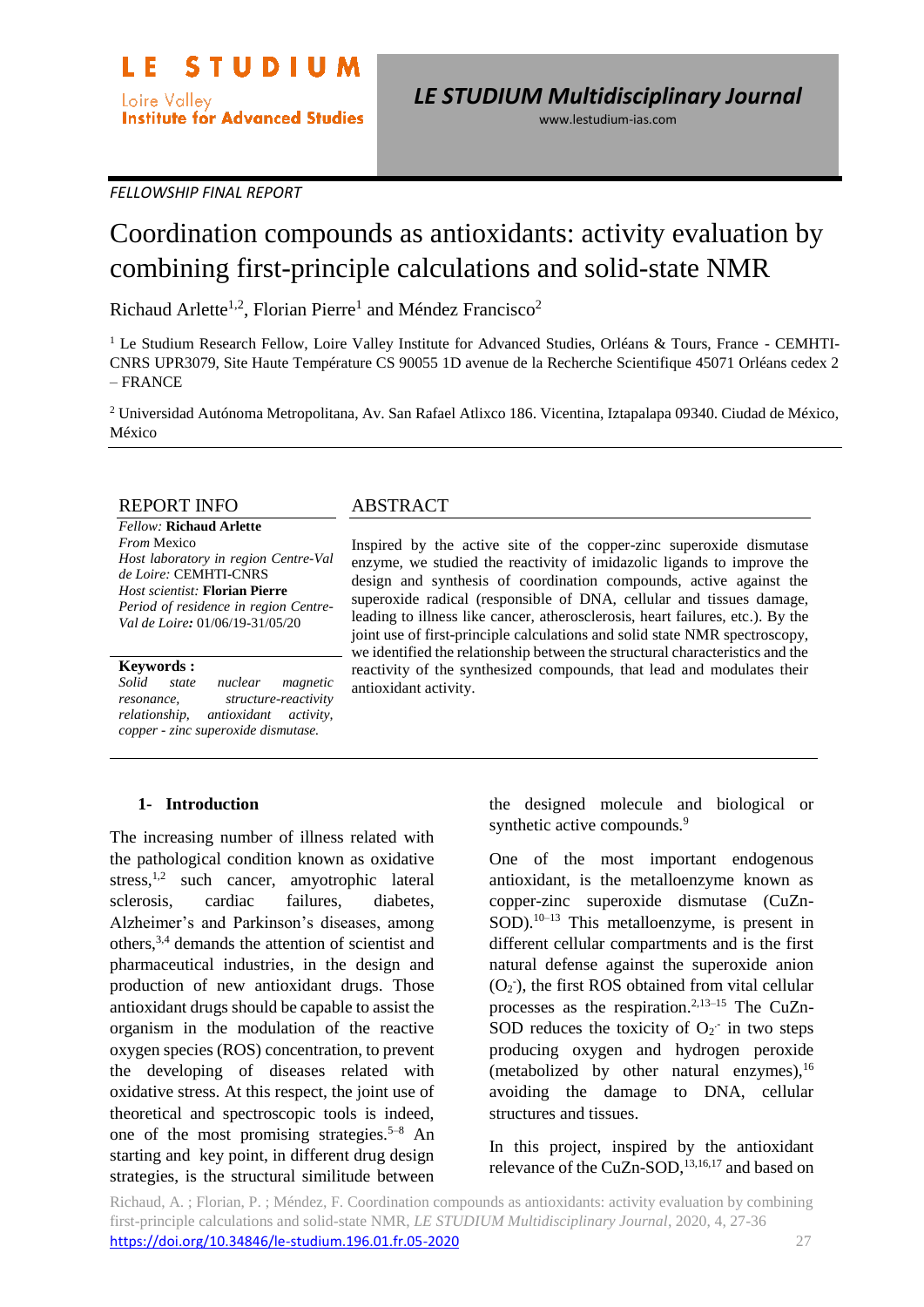our experience about the reactivity studies of heterocycles like imidazole, $18-21$  (one of the nitrogenated heterocycles vastly present in biomolecules, and considered for drug design), $21-23$  our objectives were to design coordination compounds, inspired in the active site of CuZn-SOD<sup>16,17</sup> (Figure 1), and to study, by solid state nuclear magnetic resonance (ss-NMR) spectroscopy and first principle calculations, the ability of the designed and synthetized compounds, to react as antioxidants, trapping the superoxide anionic radical.



**Figure 1**. Scheme of the CuZn-SOD dimeric structure and its copper(II)-zinc(II) active site. The copper cation is coordinated by the imidazolic rings from histidine residues 44,46,118, the zinc (II) cation is coordinated to three imidazole rings of histidine residues and one carboxylate from the aspartate 81 residue and both metal cations are bonded to the imidazolate ring from the histidine residue 61.This imidazolate bridge is characteristic of the CuZn-SOD metalloenzyme.

The knowledge that structural information provides leads to improvements for the drug design strategies. At this respect, crystallography is one of the techniques which, based on the electron density of the atoms in the compound, leads to the unequivocal structure of the molecule under study, and provides information about intra and intermolecular interactions.<sup>24</sup>

In the case of metal containing compounds mimicking the structure of the active sites of metalloenzymes, the presence of transition metals cations reduces the possibility to well resolve the hydrogen positions, due to its smaller density in comparison to atoms like C, N, O, and metals. Because of the relevant role of hydrogen interaction in biological systems,<sup>25</sup> in drug design it is mandatory to acquire information about the hydrogen acid-base interactions that our designed compounds could perform. At this respect, different ss-NMR experiments, also allow us to study the acid – base interactions between the observed nuclei and its vicinity.26–29

From the chemical point of view, acid-base interactions can be easily studied on the basis of the electron density distribution or the charge differences between interacting atoms or functional groups in the molecule. Fortunately, NMR spectroscopy (Dr. Florian's domain subject) is directly sensitive to the distribution of the electronic charge surrounding a nuclear site, this relationship is reflected by the chemical shift, as well as the quadrupolar interaction, that work as an approximation of the local electron density of an atom.30,31 Obtaining this data was relevant to understand our designed compounds because of, according to the Hard and Soft Acids and Bases (HSAB) principle (Dr. Méndez's domain subject), the metal (quadrupolar) sites of our molecules of interest are classified as Lewis acids and should react with a base depending on their polarizability. By the other hand, the quadrupolar interaction of each metal cation observed can then reflect its hard or soft behaviour as a Lewis acid.

The density functional theory (DFT), was useful to obtain the value of the hardness, softness and other reactivity parameters of our designed compounds. With this methodology, we studied the trends of our SOD -structure and activitymimicking compounds, based on the changes of the electron density of the ligands to form stable coordination compounds with some metal cations and the relationship with their experimental and calculated NMR parameters.

## **2- Experimental details**

*Experimental work.* Reagents and solvents were supplied by Baker, Fluka, Aldrich and Merck companies, and were used without any purification. IR spectra of the synthetized compounds, were obtained in the 4000-400 cm-<sup>1</sup> region in a spectrophotometer Perkin Elmer Spectrum 400 by attenuated total reflectance at room temperature. Elemental analyses were done in a Perkin Elmer Precisely Serie II CN/O 2400 equipment, using cysteine as standard.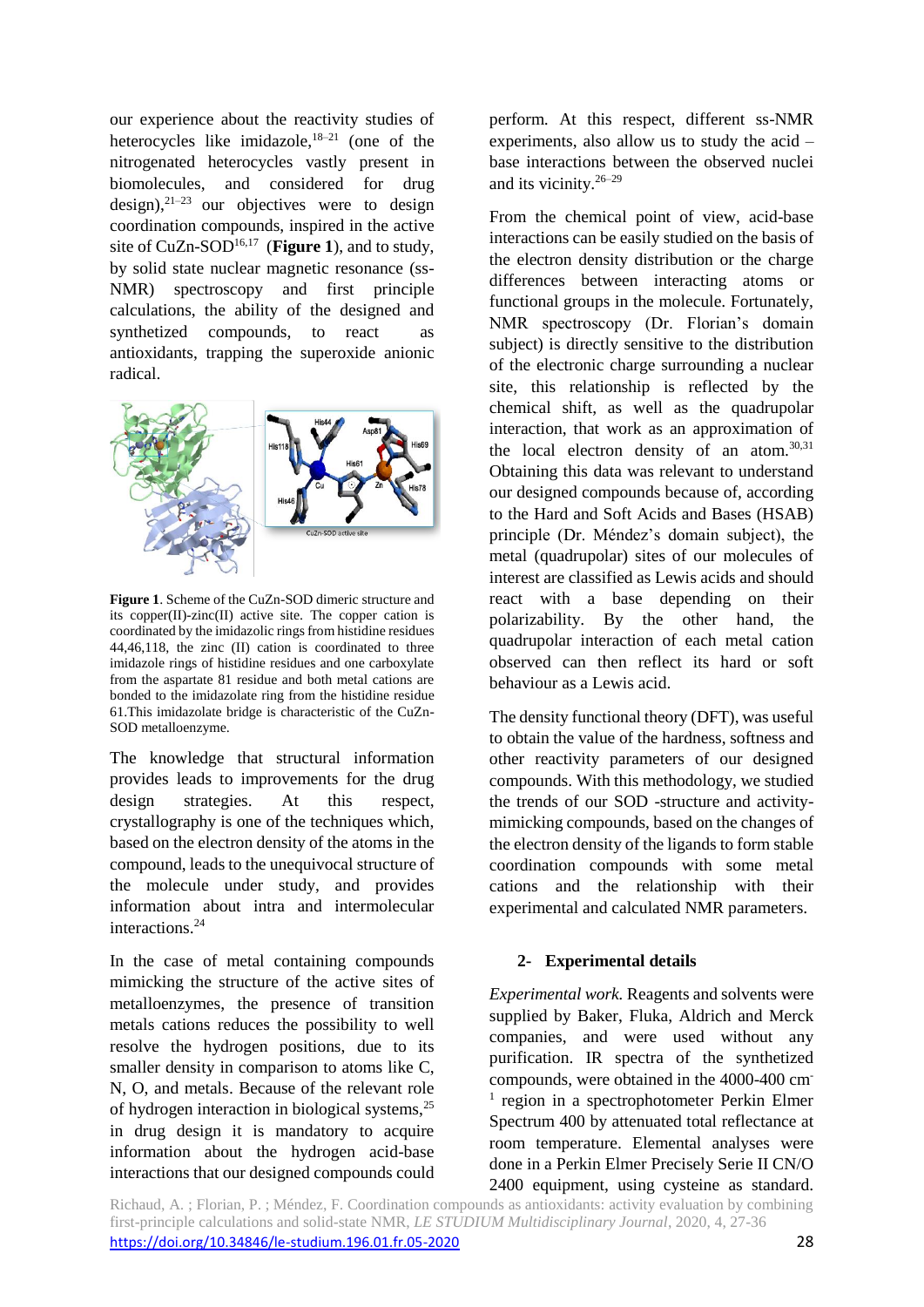The electronic spectroscopy UV-Vis-NIR studies were performed by diffuse reflectance technique in solid state in the interval 4000 – 40000 cm-1 in a Cary-5E Varian spectrometer at 298K. Magnetic susceptibilities were determined using a Johnson Matthey MSB (model MK II 13094-3002) balance at room temperature and the De Gouy method. All those studies were done thanks to the support and collaboration of Dr. N. Barba-Behrens, FQ-UNAM, Mexico. The ss-NMR spectra were recorder in 750, 400, 300 and 200 MHz Bruker spectrometers using rotors of 2.5 and 1.3 mm and spinning frequencies of 10, 14, 30 and 60 KHz depending of the experiment. TMS, adamantane and alanine have been used as references for  ${}^{1}H$ ,  ${}^{13}C$ , and  ${}^{15}N$  respectively. The NMR spectrometers used are part of the Research Infrastructure - Magnetic Nuclear Resonance - Very High Fields group, at the CEMHTI-CNRS-Orléans.

Methyl imidazolic coordination compounds were obtained with a stoichiometric relationship 1:6 using inorganic salts of Co(II), Ni(II), Cu(II),  $Zn(II)$  and Cd(II), with the ligand 4(5)methyl imidazole. For some products, single crystals were obtained and analyzed by X-ray diffraction (X-RD), which revealed its structure and some relevant intra e intermolecular interactions. The X-RD coordinates were used to perform first principle calculations of their NMR and reactivity parameters. For no crystallized compounds, their structure was obtained from the analysis of their experimental and calculated ss-NMR spectra, and using the structural proposal, their reactivity parameters were obtained.

*Theoretical work*. HSAB-DFT chemical reactivity parameters $32-35$  were calculated at the B3LYP/6-311+G(2d,2p) level of theory with Gaussian09 using their crystallographic coordinates. Electronic structure calculations were done in the clusters "ELECTROFILO" (FM cluster group) and YOLTLA (Universidad Autónoma Metropolitana-Iztapalapa). NMR parameters were calculated using CASTEP and MolecularStudio V.8.0 in the cluster ARTEMIS (Centre de Calcul Scientifiques en Région Centre (CCSC)- Université d´Orléans).

To identify and understand the reactivity of the ligand before and after coordination with the metal, the HSAB-DFT reactivity parameters and  ${}^{1}$ H,  ${}^{13}$ C, and  ${}^{15}$ N ss-NMR spectra were obtained and analyzed. The analysis was performed looking for the relationship between reactivity and ssNMR parameters, and the structure of each compound.

# **3- Results and discussion**

*Experimental work.* Twenty-two coordination compounds where synthetized by the use of inorganic salts of zinc (II), cadmium (II), cobalt (II), nickel (II) and copper (II) with the ligands 2-methyl imidazole and 4(5)-methyl imidazole. The compounds were characterized by elemental analysis, IR, UV-Vis-NIR and ss-NMR spectroscopy. For compounds which single crystals were obtained, their geometrical arrangement and structure were obtained by Xray diffraction (**Figure 2**). The structure of no crystalline compounds, was solved based in the experimental and theoretical ss-NMR studies, elemental analysis and by the use of the previously reported analogous compounds to those expected. The geometries of the zinc (II) and cadmium (II) cations on the coordination compounds with 4(5)-methyl imidazole, were tetrahedral for both and showed similitudes in their <sup>13</sup>C experimental ss-NMR spectra, as well as in their theoretical study of their NMR parameters. The elemental analyses of the zinc (II) and cadmium (II) compounds were in accordance with the general formula  $[M(C_4H_6N_2)]X_2$ . The X-RD results of the coordination compounds of cobalt (II), nickel (II) and copper (II), revealed an octahedral geometry of the cation and from elemental analysis the general formulae  $[M(C_4H_6N_2)_4X_2]$ for copper (II) compounds and  $[M(C_4H_6N_2)_6]X_2$  for nickel(II) and cobalt (II) coordination compounds  $(M = transition metal)$ and  $X = NO_3$ , Cl., Br COO or  $SO_4^2$  depending of the salt employed). Structural facts of arrangement and tautomerism of the ligand imidazolic rings, were revealed by the X-ray diffraction studied compounds. It was observed that, the tautomer 5-methyl imidazole (5-MeIz) of the ligand 4(5)-methyl imidazole, is the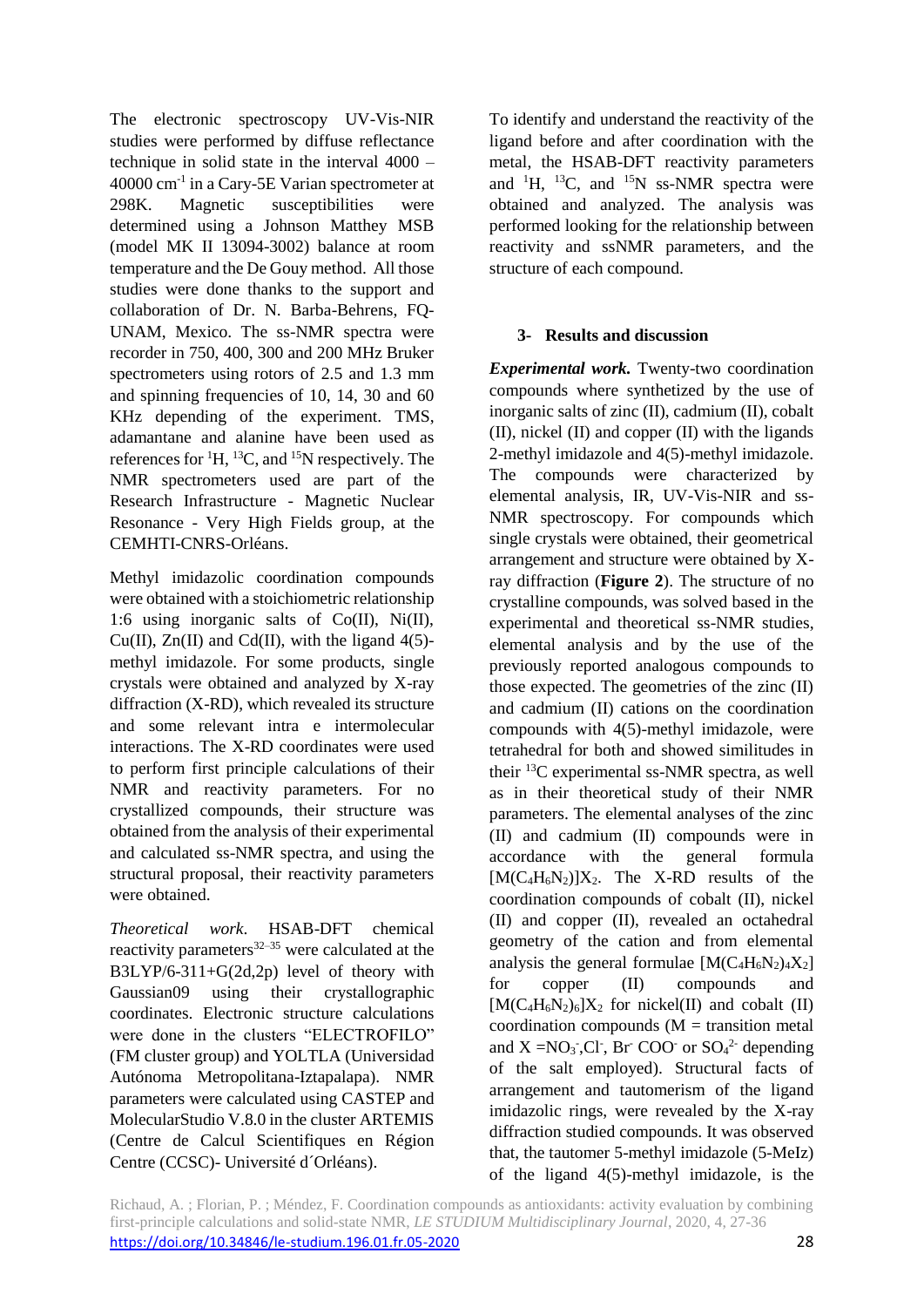preferred to coordinate the metals cations:  $Co(II)$ ,  $Ni(II)$ ,  $Cu(II)$ ,  $Zn(II)$  and  $Cd(II)$ , under the reaction conditions. In the zinc (II) and copper (II) coordination compounds, an arrangement of two pairs of *trans* ligands, was observed. This orientation agrees with the structural preferences of the ligand previously

reported by Anderssons.<sup>36</sup> Additionally, the four ligands form a kind of propel around the metal cation with angles between 5° to 16° in the *xy* plane.



**Figure 2**. ORTEP diagrams from the X-ray diffraction results of the crystalline obtained compounds (ellipsoids at 30%)

The octahedral compounds of Co(II), Ni(II), and Cu(II), present a slightly octahedral distortion of elongation due to the Jahn-Teller effect but, the paramagnetism especially for cobalt (II) and copper (II) coordination compounds, is not significantly reduced (evidenced by the broad of the ss-NMR signals). The ss-NMR pulse sequences and conditions were selected for each compound according to their melting point, relaxation and the magnetism of the sample. For the zinc (II), and cadmium (II) compounds, their  ${}^{1}H$ ,  ${}^{13}C$  and  ${}^{15}N$ ss-NMR spectra were determined, for nickel (II) and cobalt  $(II)$  compounds  $^1H$  and  $^{13}C$  was determined, meanwhile, for the copper complexes only <sup>1</sup>H ss-NMR spectra were determined. The paramagnetism of the cobalt (II) and copper (II) coordination compounds imposed some difficulties for the determination of the central transition and obtention of welldefined signals, which implies that we need to continue the optimization of the conditions to improve their spectra, avoiding the paramagnetic effects. No matter this late, <sup>1</sup>H ss-NMR spectra were useful to identify and correlates electron density changes reflected by first principle NMR and reactivity parameters.

*Theoretical work*. The analysis of calculated versus experimental solid state  $\delta_{\text{iso}}$  values of the ligands: imidazole (Im), 2-methyl imidazole (2- MeIm) and  $4-(5)$ - methyl imidazole  $(4-(5)$ -MeIm) shows that CASTEP and Gaussian09 provide good correlation factors, meanly for carbon ( $R^2=0.98$  and  $R^2=0.94$ , respectively), and hydrogen  $(R^2=0.84$  and  $R^2=0.86$ , respectively). For the nitrogen atoms, G09 present lower discrepancy with the experimental  $\delta_{\text{iso}}$ . On the other hand, CASTEP represents in good agreement the intermolecular interactions between nitrogen atoms amino and imino. Using this validation of the calculated NMR parameters, CASTEP was used for the structural studies of no crystalline samples and G09 was used for the calculation of reactivity parameters.

Comparing the chemical reactivity of the imidazolic ligands, the trend of the global softness values 5-MeIm > 4-MeIm 2MeIm> Iz suggests that the methyl group slightly increases the density at the interior of the imidazolic ring from Iz to 5-MeIm. At local level, 4-MeIm behaves similar as Iz, in contrast to the symmetrical ligand 2-MeIz (considering its ability to perform hydrogen bonds). This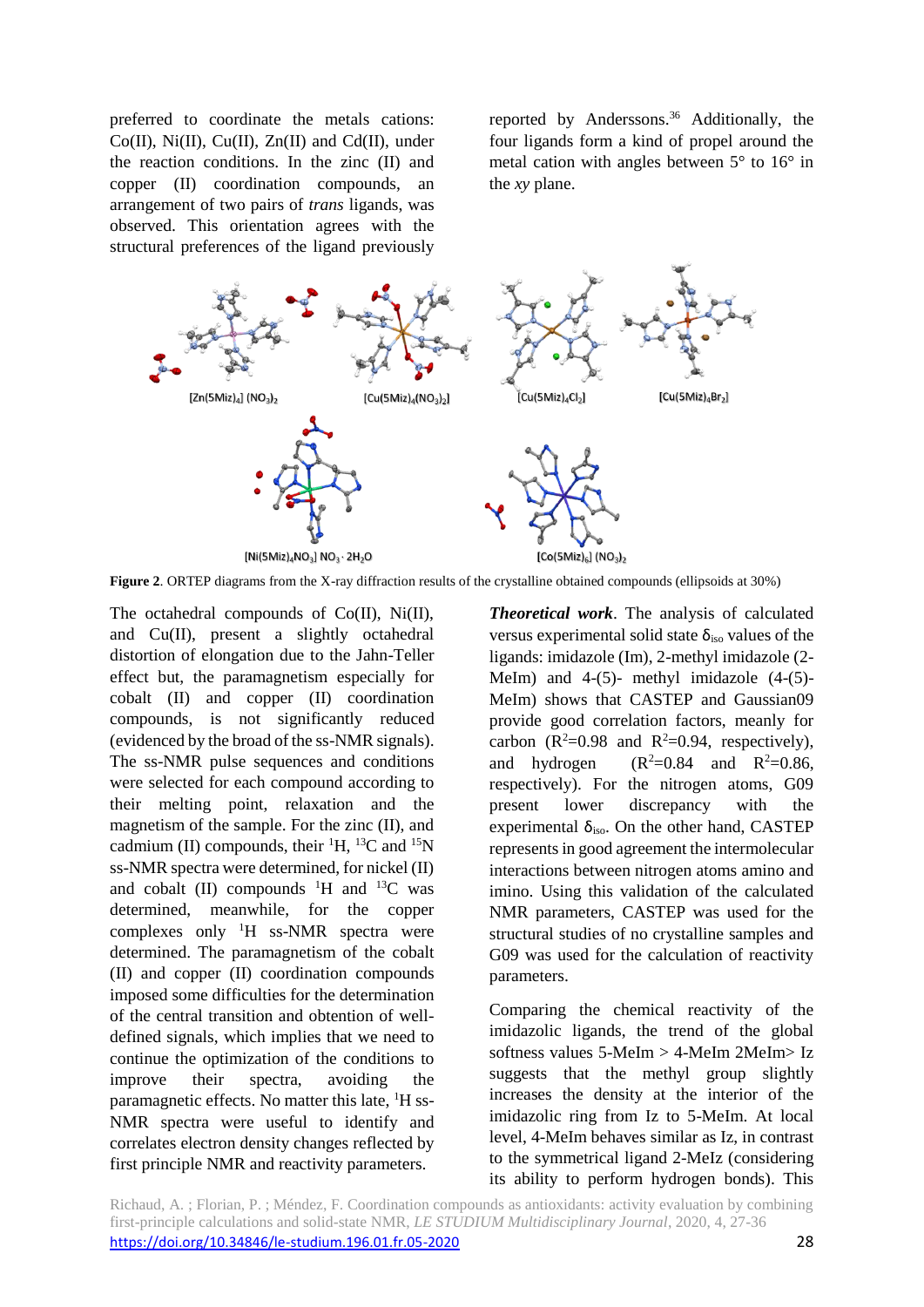result confirms the previously reported proposal made by Anderssons $37$  about the reactivity of the imidazolic ligands. Analyzing the acid-base interactions of the amino nitrogen atom (3N), its preference to be protonated follows the trend 2- MeIm>4-MeIm>Iz>5-MeIm.

The different  $\delta_{iso}$  values obtained by ss-NMR spectroscopy for each nuclei observed, allow us, via the parameter σ, to get an evidence of the electron density distribution around the nuclei under study. Then we were able to correlate the experimental  $\delta_{\text{iso}}$  values with the atomic chemical reactivity parameters for the atoms in the comparative ligands Imidazole, 2-methyl imidazole and 4(5)- metal imidazole, as well as for the coordination compounds. We obtained a linear regression factor of  $R^2 = 0.90$  for the electrophilic reactivity of the carbon atoms in the ligands. It was found a good relationship between the carbon electrophilic reactivity and its isotropic chemical shift, as the electrophilic reactivity of the carbon atom increases its carbon  $\delta_{iso}$  value decreases. For <sup>1</sup>H and <sup>15</sup>N, it was no correlation for nucleophilic, electrophilic or even radical reactivity.

The next step, was to analyze the diamagnetic coordination compounds obtained with 4(5)- MeIm and zinc (II) or Cd (II) nitrate, chloride and bromide salts because their diamagnetism did not provide magnetic difficulty to get good signals. In this case, the geometric analysis was followed according to the single crystals X-RD results for  $[Zn(5-Melm)_4](NO_3)_2$ . The optimization of the hydrogen atoms was performed with CASTEP and the  $\delta_{\text{iso}}$  values and electric field gradient (EFG) were obtained for each compound. Those values were analyzed in joint with the HSAB-DFT reactivity parameters of each compound.

The HSAB-DFT global, local and condensed reactivity parameters of the ligands and the coordination compounds were obtained and allow us to understand the redistribution of electron density reflected by the σ parameter in the  $\delta_{\text{iso}}$  observed for each nuclei analyzed. The reactivity parameters also reflected how the electrondonor ability of the  $-CH_3$  group changes the electron density distribution into the imidazolic ring of the ligand.

The condensed softness of the imino nitrogen atom (3N) in both tautomers of the 4(5)-Methyl imidazole ligand, showed a higher value in 5- MeIz than 4-MeIz, that probes the preference of tautomer 5-MeIz in the interaction with the metal cations in the complexes obtained. The reactivity of imidazolic ligands, free and in the coordination compounds, changes as well as the  $\delta_{\text{iso}}$  for each molecule, showing the effect of the electron density redistribution.

The geometry of the  $[Cd(5-Melm)<sub>4</sub>](NO<sub>3</sub>)<sub>2</sub>$ coordination compound was in agreement with the theoretical (obtained by CASTEP) and experimental ss-NMR  $\delta_{iso}$  based in the structural analysis and previous results obtained for  $[Zn(5-Melm)<sub>4</sub>](NO<sub>3</sub>)<sub>2</sub>$ .

The condensed and local Fukui functions of the compounds for nucleophilic and radical attacks show that the nitrogen atoms (coordinated to the metal cations and the redox active cations) are the more reactive sites with a soft nucleophiles.

The changes on the Vzz parameter of the electric field gradient (EFG) calculated for the imino nitrogen atom of free and coordinated ligand, revealed that the  $V_{zz}$  value is less negative, as the electron donation  $\pi$  reduces. There is a reduction on the contribution of the imino nitrogen to the  $\pi$  density of the ring due to the increased σ donation to the metal and in consequence its charge is slightly increased. On the other hand, the orientation of the ligand is also related to the donor ability of the imino nitrogen atom and the asymmetry of  $V_{zz}$ . Considering the donation from the nitrogen atom to the metal cations, the electron donation is higher when the angle between the *xy* plane and the plane of the imidazolic ring is less than 15°. The diminishing of the  $\pi$  donation, according to the hardness of each 2+ cation, follows the trend: Zn<Cu<Ni<Co<Cd. Then, for the hardest cation  $Zn(II)$ , the  $\pi$  donation of the imino nitrogen atom (of 5MeIm ligands) on its coordination compounds is less than the softer cation Cd(II) (its higher size enhances the retrodonation M-L).

Richaud, A. ; Florian, P. ; Méndez, F. Coordination compounds as antioxidants: activity evaluation by combining first-principle calculations and solid-state NMR, *LE STUDIUM Multidisciplinary Journal*, 2020, 4, 27-36 <https://doi.org/10.34846/le-studium.196.01.fr.05-2020> 28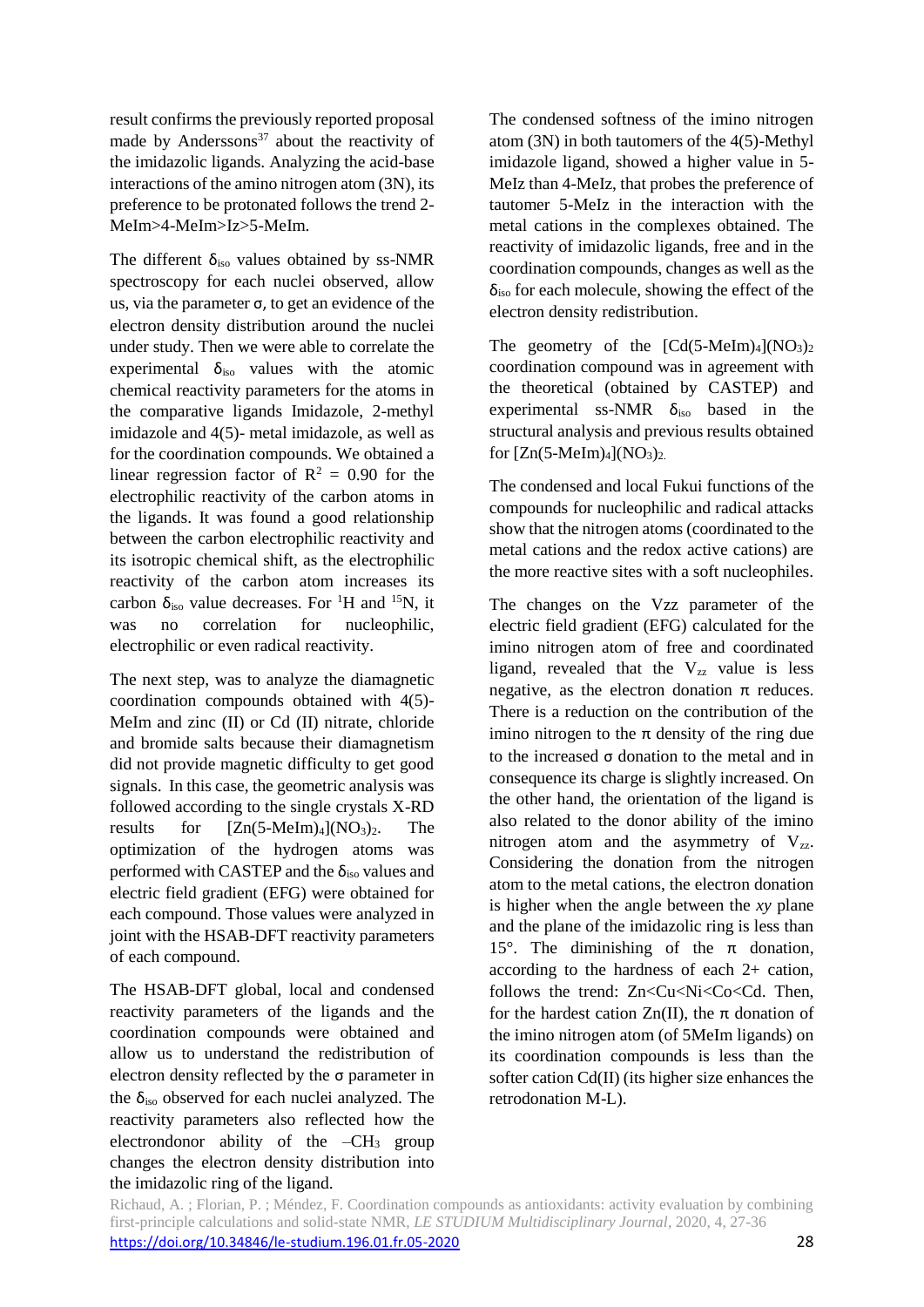# **4- Conclusion**

We synthetized coordination compounds of methyl imidazole with copper(II), with structural similitude to the active site of CuZn-SOD and antioxidant activity that catalyze the dismutation of the superoxide anion. This study began with the analysis of the reactivity of the Me-imidazole ligands in terms of the methyl substitution and position to obtain coordination compounds with Zn(II), Cu(II), Ni(II), Co(II) and Cd(II). The reactivity of imidazolic ligands was analyzed and according to the HSAB-DFT reactivity parameters of the ligands and their ss-NMR spectra, as an evidence of the electron density distribution, it was corroborated that the methyl substitution and position modified the sigma donation ability of the imino nitrogen (3N atom) and the reactivity of the carbon atoms, impacting the pi acceptation ability of the ligands and stability of the coordination compounds. In concordance with Javadian and Araghi,<sup>38</sup> the imino nitrogen of the 5-MeIm ligand, loses  $\pi$  density, and increases its  $\sigma$ donation to form the coordination compound. This effect was reflected by the  $\delta_{\text{iso}}$  in <sup>1</sup>H, <sup>13</sup>C and <sup>15</sup>N ss-NMR spectra for the ligands and the coordination compounds. The global, local and condensed reactivity parameters supported the previously published proposals $37$  about the reactivity similitude between the three ligands studied. The antioxidant ability of the copper(II) coordination compound was modulated by the electronegativity of the counteranion which usually forms hydrogen bonds in the structure in solid state and also allowed to conduct the electrodonation of the imino electrondonating atoms. This changes in the electron density of the hydrogen atoms was followed in the  ${}^{1}H$  ss-NMR spectra (the paramagnetism produced a broad signal, but the deconvolution of the spectra clarified the small change). Solid state NMR spectra for the  $Cu(II)$  and  $Co(II)$ coordination compounds needed to be improved in order to get better signals avoiding the paramagnetic effects.

This study provided valuable information about the relationship between chemical reactivity and ss-NMR parameters that can guide the design of new antioxidant compounds.

Some results of this research have been presented in the Réunion RMN Grand Bassin Parisien 2019 (Nantes, France.  $10<sup>th</sup>$ , Dec, 2019) and in a scientific seminar at Institute de Transgenose -Immunologie et Neurogenetique Experimentale et Moleculaire (INEM) (14<sup>th</sup> January, 2020).

During my research stay at CEMHTI, I participated in the MOOC Spectroscopy course in the 4<sup>th</sup> section: Nuclear Magnetic Resonance with was published in the MOOC platform the 1<sup>st</sup> June, 2020. For this MOOC course, 3964 attendants (High school, Higher Technician's Certificate, Technological University Diploma, Bachelor, Master and PhD students), from 77 countries were subscribed.

This fellowship allowed me to attend to the Nuclear Magnetic Resonance school in Madrid, Spain (October, 2019) and the IR-RMN workshop about advanced methods for quadrupolar nuclei, at Univ. Lille (Nov. 18, 2019), as well as in the annual user meeting of IR-RMN THC (Univ. Lille, Nov. 19, 2019).

As part of my performed activities related to the support and reinforcement of the NMR Symposia in Mexico, I continued the organization and performing of the Pre-Simposium NMR course (Universidad Michoacana, Morelia, Michoacán-Mexico,  $24<sup>th</sup>-25<sup>th</sup>$ , October, 2019), and the virtual conferences of the V Symposia of NMR to be held from  $26<sup>th</sup>$  to  $31<sup>st</sup>$ , October, 2020.

# **5- Perspectives of future collaborations with the host laboratory**

The results obtained will allow us to write some scientific articles. The sanitary emergency, due to SARS-CoV-2, leads us to redesign the V Symposia of NMR (we are part of the organizing committee) to be held in Morelia Michoacán, Mexico, at 26<sup>th</sup>-30<sup>th</sup>, October, 2020. Ten virtual conferences and one round table will be imparted by the Google Meet platform. Ten international researchers will present the application and original development techniques to study and solve chemical and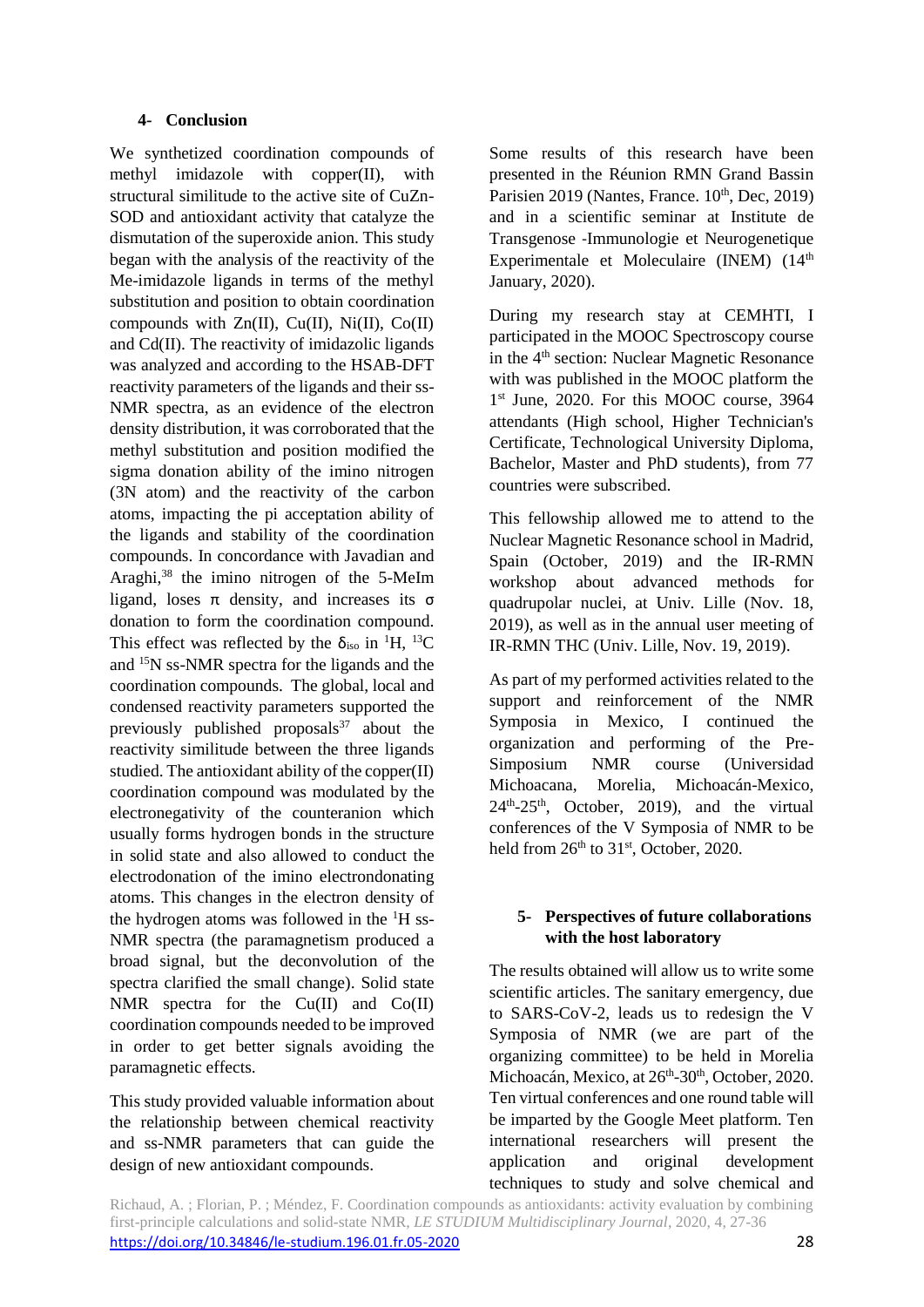structural problems. In the round table PhD students, involved in the development and application of NMR techniques, will discuss with the attendants the advantage and opportunities to get a master or PhD in nuclear magnetic resonance, developing opportunities and impacting future collaborative work between Mexican research groups and those of the attendant researchers.

Regarding the work in progress, the development of new ss-NMR strategies to improve the study of the paramagnetic compounds need to be continued. Additionally, the similitude between the molecular systems studied in this project and the main topics of interest for the researchers involved, allow us to develop a new collaboration for the obtention of novel coordination compounds, useful in the bioinorganic chemistry as well as in the material sciences areas (i.e. MOF´s and ZIF´s). The ability of both research groups in the synthesis, structural analyzes by solid state NMR and development of structure-reactivity relationships guide us through a long-term collaboration. This collaboration will be reinforced by the research stays of students and researchers, as well as for future thesis works. This interaction will reinforce the development of high-level researchers and professionals on the nuclear magnetic resonance in the chemistry and material sciences areas.

#### 6- **Articles published in the framework of the fellowship**

Arlette Richaud, María J. López, Martha Mojica, Julio A. Alonso and Francisco Méndez, 'Dimerization of pentacyclopentacorannulene C30H10 as a strategy to produce C60H20 as a precursor for C60'. *RSC Adv*., 2020,10, 3689- 3693. https://doi.org/10.1039/C9RA09804F.

Francisco Gabriel Granados-Martínez, Diana Litzajaya Garcia-Ruiz, José de Jesús Contreras-Navarrete, Jael Madaí Ambriz-Torres, Carmen Judith Gutiérrez-García, Nelly Flores-Ramirez, Arlette Richaud, Francisco Méndez, Bertha Aguilar, Orlando Hernández-Cristóbal, Lada Domratcheva-Lvova, 'Composite synthesis from carbon nanotubes and styrene oligomers, the functionalization and magnetic field effect in their properties', *Journal of Materials Science: Materials in Electronics* 31 7461-7469 (2020) doi:10.1007/s10854-020-02968-w.

Accepted for publication: Gutiérrez-Hernández, Abelardo ; Richaud, Arlette; Chacon-Garcia, Luis; Cortés-García , Carlos ; Méndez, Francisco; Contreras-Celedón, Claudia; "The deep eutectic solvent choline chloride:*p*toluenesulfonic acid and water favor the enthalpy-driven binding of Arylamines to Maleimide in the Aza-Michael addition". *Journal of Organic Chemistry* (ACS).

Submitted to the journal: Antioxidants (MDPI). "Electrophilic Modulation of the antioxidant activity of copper (II) imidazolic coordination compounds mimicking the CuZn-SOD active site: the counteranion effect". This submitted paper, reports part of the results obtained in this research project.

## **7- Acknowledgements**

Richaud A. thanks to LE STUDIUM, Loire Valley Institute for Advanced Studies, Orléans & Tours, France the research fellow and funding from the European Union's Horizon 2020 research and innovation program under the Marie Skłodowska-Curie grant agreement No 665790.

## **8- References**

- (1) Rahman, T.; Hosen, I.; Islam, M. M. T.; Shekhar, H. U. Oxidative Stress and Human Health. *Advances in Bioscience and Biotechnology* **2012**, *03* (07), 997– 1019. https://doi.org/10.4236/abb.2012.32712 3.
- (2) Pham-Huy, L. A.; He, H.; Pham-Huy, C. Free Radicals, Antioxidants in Disease and Health. *International Journal of Biomedical Science* **2008**, *4* (2), 89–96.
- (3) Cenini, G.; Lloret, A.; Cascella, R. Oxidative Stress in Neurodegenerative Diseases: From a Mitochondrial Point of View. *Oxidative Medicine and*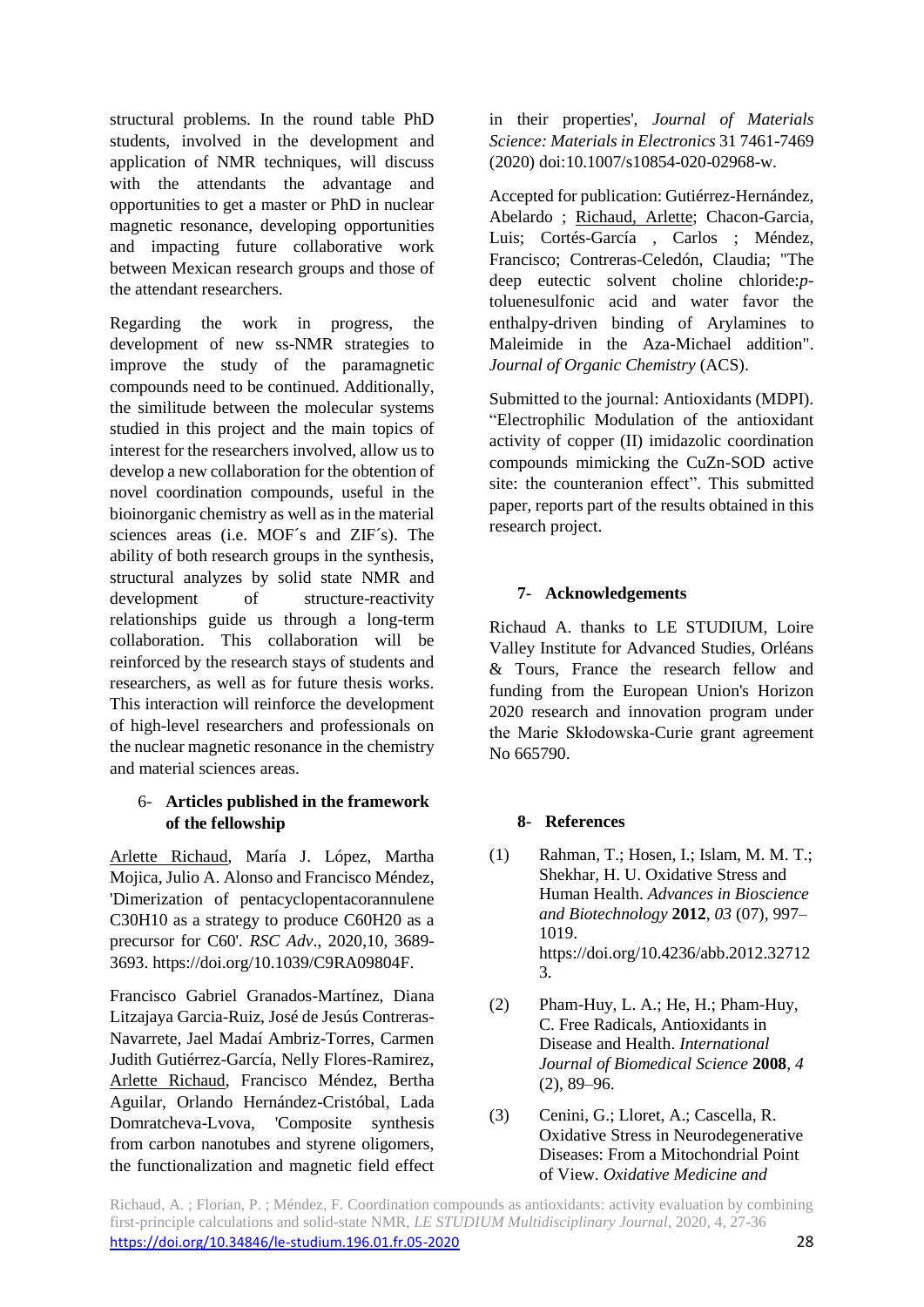*Cellular Longevity* **2019**, *2019*. https://doi.org/10.1155/2019/2105607.

- (4) Brieger, K.; Schiavone, S.; Miller, F.; Krause, K.-H. Reactive Oxygen Species: From Health to Disease. *Swiss medical weekly* **2012**, *142*, w13659. https://doi.org/10.4414/smw.2012.1365 9.
- (5) Dolle, R. E. *Historical Overview of Chemical Library Design.*; 2011; Vol. 685. https://doi.org/10.1007/978-1- 60761-931-4\_1.
- (6) Zhang, H.-Y. Structure-Activity Relationships and Rational Design Strategies for Radical- Scavenging Antioxidants. *Current Computer Aided-Drug Design* **2005**, *1* (3), 257–273. https://doi.org/10.2174/1573409054367 691.
- (7) Keeley, A.; Petri, L.; Ábrányi-Balogh, P.; Keserű, G. M. Covalent Fragment Libraries in Drug Discovery. *Drug Discovery Today* **2020**, *25* (6), 983– 996. https://doi.org/10.1016/j.drudis.2020.03 .016.
- (8) McKim Jr., J. Building a Tiered Approach to In Vitro Predictive Toxicity Screening: A Focus on Assays with In Vivo Relevance. *Combinatorial Chemistry & High Throughput Screening* **2010**, *13* (2), 188–206. https://doi.org/10.2174/1386207107905 96736.
- (9) Oh, S.; Park, S. B. A Design Strategy for Drug-like Polyheterocycles with Privileged Substructures for Discovery of Specific Small-Molecule Modulators. *Chemical Communications* **2011**, *47* (48), 12754–12761. https://doi.org/10.1039/C1CC14042F.
- (10) Misra, H. P.; Fridovich, I. Superoxide Dismutase: 'Positive' Spectrophotometric Assays. *Analytical Biochemistry* **1977**, *79* (1–2), 553–560. https://doi.org/10.1016/0003- 2697(77)90429-8.
- (11) Hybertson, B. M.; Gao, B.; Bose, S. K.; McCord, J. M. Oxidative Stress in Health and Disease: The Therapeutic

Potential of Nrf2 Activation. *Molecular Aspects of Medicine* **2011**, *32* (4–6), 234–246. https://doi.org/10.1016/j.mam.2011.10. 006.

- (12) McCord JM, F. I. Superoxide Dismutase. An Enzymic Function for Erythrocuprein (Hemocuprein). *J Biol Chem.* **1969**, *244* (22), 6049–6055.
- (13) Johnson, F.; Giulivi, C. Superoxide Dismutases and Their Impact upon Human Health. *Molecular Aspects of Medicine* **2005**, *26* (4-5 SPEC. ISS.), 340–352. https://doi.org/10.1016/j.mam.2005.07. 006.
- (14) Perry, J. J. P.; Shin, D. S.; Getzoff, E. D.; Tainer, J. A. The Structural Biochemistry of the Superoxide Dismutases. *Biochimica et Biophysica Acta - Proteins and Proteomics* **2010**, *1804* (2), 245–262. https://doi.org/10.1016/j.bbapap.2009.1 1.004.
- (15) Saleh, S. A.; Maraqa, A. D.; Elamin, M.; Zaki, S.; Qadoumi, O. F. Regional Distribution of Superoxide Dismutase Activity in Human Placenta and Its Correlation with Lipid Peroxidation. **2010**, *3* (3), 125–132.
- (16) Fridovich, I. The Biology of Oxygen Radicals. *Science* **1978**, *201* (4359), 875–880. https://doi.org/10.1126/science.210504.
- (17) Miller, A. F. Superoxide Dismutases: Ancient Enzymes and New Insights. *FEBS Letters* **2012**, *586* (5), 585–595. https://doi.org/10.1016/j.febslet.2011.1 0.048.
- (18) Richaud, A.; Barba-Behrens, N.; Méndez, F. Chemical Reactivity of the Imidazole: A Semblance of Pyridine and Pyrrole? *Organic Letters* **2011**, *13* (5), 972–975. https://doi.org/10.1021/ol103011h.
- (19) Richaud, A.; Méndez, F. Nucleophilic Attack at the Pyridine Nitrogen Atom in a Bis(Imino)Pyridine System: The Local Hard and Soft Acids and Bases Principle Perspective. *Journal of the*

Richaud, A. ; Florian, P. ; Méndez, F. Coordination compounds as antioxidants: activity evaluation by combining first-principle calculations and solid-state NMR, *LE STUDIUM Multidisciplinary Journal*, 2020, 4, 27-36 <https://doi.org/10.34846/le-studium.196.01.fr.05-2020> 28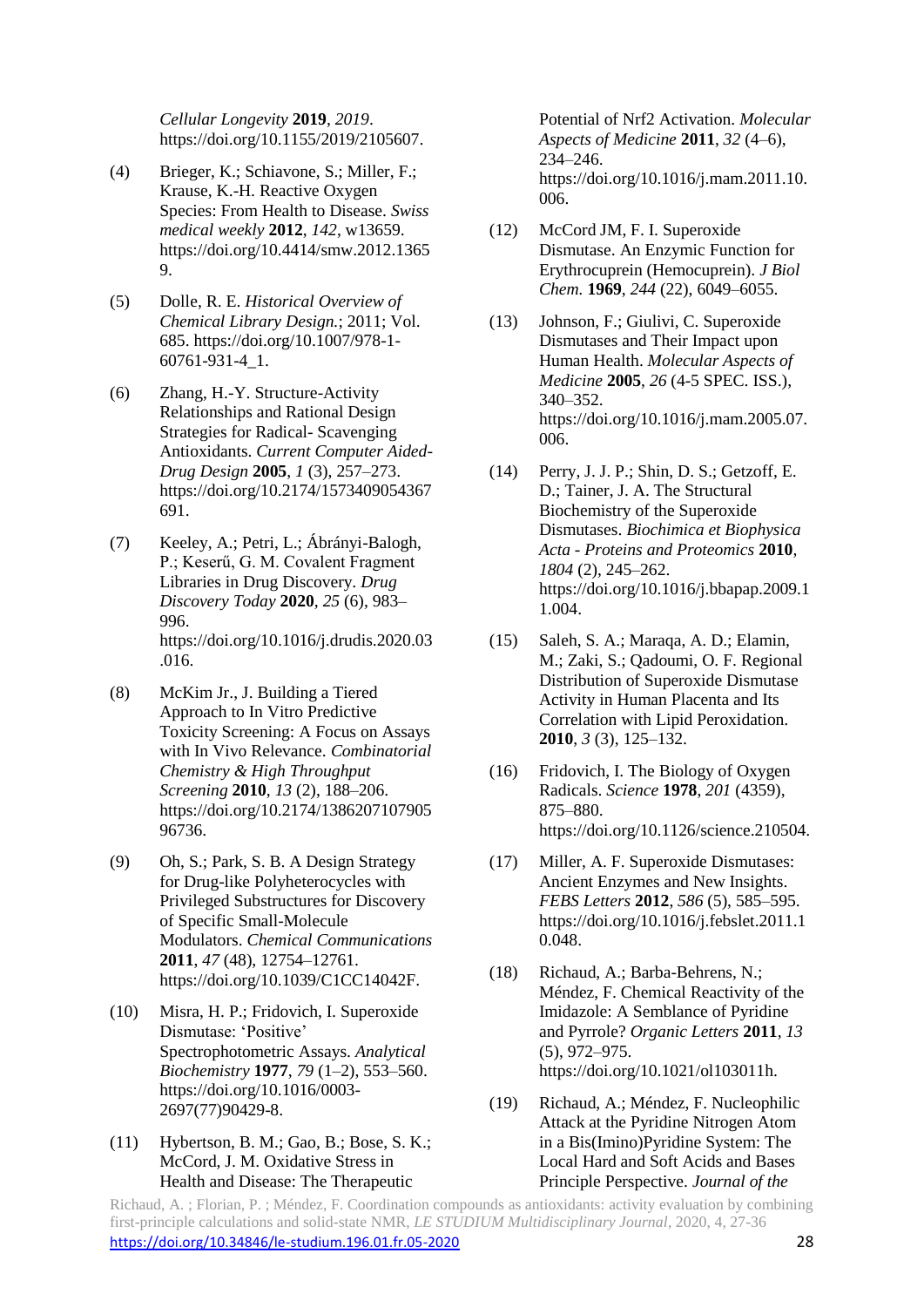*Mexican Chemical Society* **2012**, *56* (3), 351–354. https://doi.org/10.29356/jmcs.v56i3.30 1.

- (20) Rebouças, J. S.; Spasojević, I.; Tjahjono, D. H.; Richaud, A.; Méndez, F.; Benov, L.; Batinić-Haberle, I. Redox Modulation of Oxidative Stress by Mn Porphyrin-Based Therapeutics: The Effect of Charge Distribution. *Dalton Transactions* **2008**, No. 9, 1233–1242. https://doi.org/10.1039/b716517j.
- (21) Richaud-Torres, A. V. *Estudio de la reactividad del imidazol en compuestos modelo de superoxido dismutasa cobrezinc*, Universidad Autónoma Metropolitana, 2010.
- (22) Branco, R. J. F.; Fernandes, P. A.; Ramos, M. J. Cu, Zn Superoxide Dismutase: Distorted Active Site Binds Substrate without Significant Energetic Cost. *Theoretical Chemistry Accounts* **2006**, *115* (1), 27–31. https://doi.org/10.1007/s00214-005- 0672-x.
- (23) Branco, R. J. F.; Fernandes, P. A.; Ramos, M. J. Density-Functional Calculations of the Cu, Zn Superoxide Dismutase Redox Potential: The Influence of Active Site Distortion. *Journal of Molecular Structure: THEOCHEM* **2005**, *729* (1-2 SPEC. ISS.), 141–146. https://doi.org/10.1016/j.theochem.200 4.12.046.
- (24) Li, X.; Tapmeyer, L.; Bolte, M.; van de Streek, J. Crystallographic and Dynamic Aspects of Solid-State NMR Calibration Compounds: Towards Ab Initio NMR Crystallography. *ChemPhysChem* **2016**, No. 2, 2496– 2502. https://doi.org/10.1002/cphc.201600398 .
- (25) Warren, J. J.; Mayer, J. M. Moving Protons and Electrons in Biomimetic Systems. *Biochemistry* **2015**, *54* (10), 1863–1878. https://doi.org/10.1021/acs.biochem.5b 00025.
- (26) Monti, G. A.; Chattah, A. K.; Linck, Y. G. *Solid-State Nuclear Magnetic Resonance in Pharmaceutical Compounds*, 1st ed.; Elsevier Ltd., 2014; Vol. 83. https://doi.org/10.1016/B978-0-12- 800183-7.00004-6.
- (27) Brown, S. P. Applications of High-Resolution 1H Solid-State NMR. *Solid State Nuclear Magnetic Resonance* **2012**, *41*, 1–27. https://doi.org/10.1016/j.ssnmr.2011.11 .006.
- (28) Watts, A. Solid-State NMR in Drug Design and Discovery for Membrane-Embedded Targets. *Nature Reviews Drug Discovery* **2005**, *4* (7), 555–568. https://doi.org/10.1038/nrd1773.
- (29) Schaefer, T.; Schneider, W. G. Proton Magnetic Resonance Shifts and the Electron Density Distribution in Aromatic Systems. *Canadian Journal of Chemistry* **1963**, *41* (4), 966–982. https://doi.org/10.1139/v63-136.
- (30) Pintacuda, G.; Giraud, N.; Pierattelli, R.; Böckmann, A.; Bertini, I.; Emsley, L. Solid-State NMR Spectroscopy of a Paramagnetic Protein: Assignment and Study of Human Dimeric Oxidized CuII-ZnII Superoxide Dismutase (SOD). *Angewandte Chemie - International Edition* **2007**, *46* (7), 1079–1082. https://doi.org/10.1002/anie.200603093 .
- (31) Morgenstern-Badarau, I. Magnetic and EPR Studies of Superoxide Dismutases (SOD): Electronic Structure of the Active Sites for the (Copper-Zinc)SOD, Its Cobalt Substituted Derivative and the Iron(III)SOD from E. Coli. *Bioinorganic Chemistry* **1995**, No. Iii, 105–111. https://doi.org/10.1007/978- 94-011-0255-1\_10.
- (32) Alkorta, I.; Elguero, J. Review on DFT and Ab Initio Calculations of Scalar Coupling Constants. *International Journal of Molecular Sciences* **2003**, *4* (3), 64–92. https://doi.org/10.3390/i4030064.

Richaud, A. ; Florian, P. ; Méndez, F. Coordination compounds as antioxidants: activity evaluation by combining first-principle calculations and solid-state NMR, *LE STUDIUM Multidisciplinary Journal*, 2020, 4, 27-36 <https://doi.org/10.34846/le-studium.196.01.fr.05-2020> 28